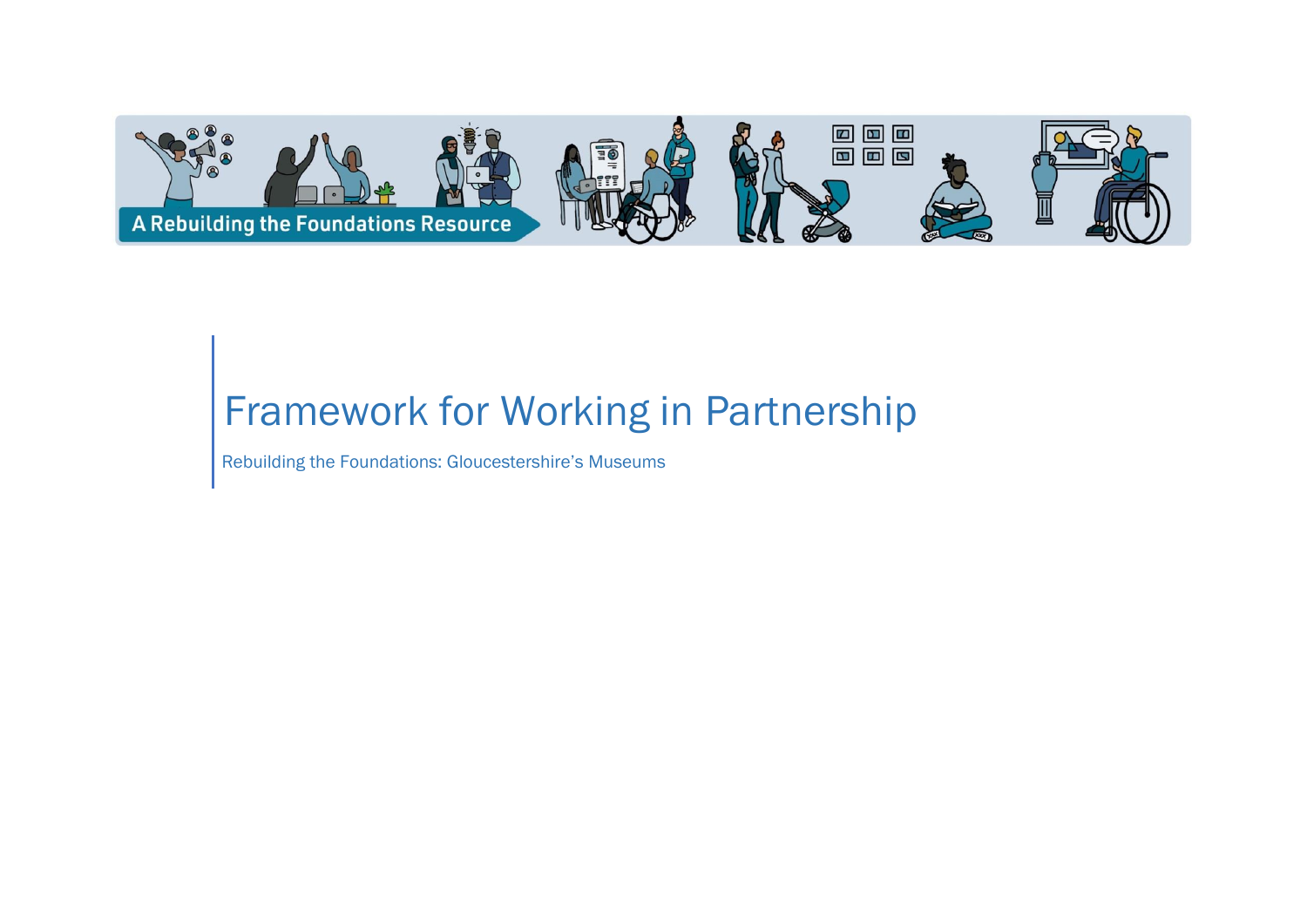# Contents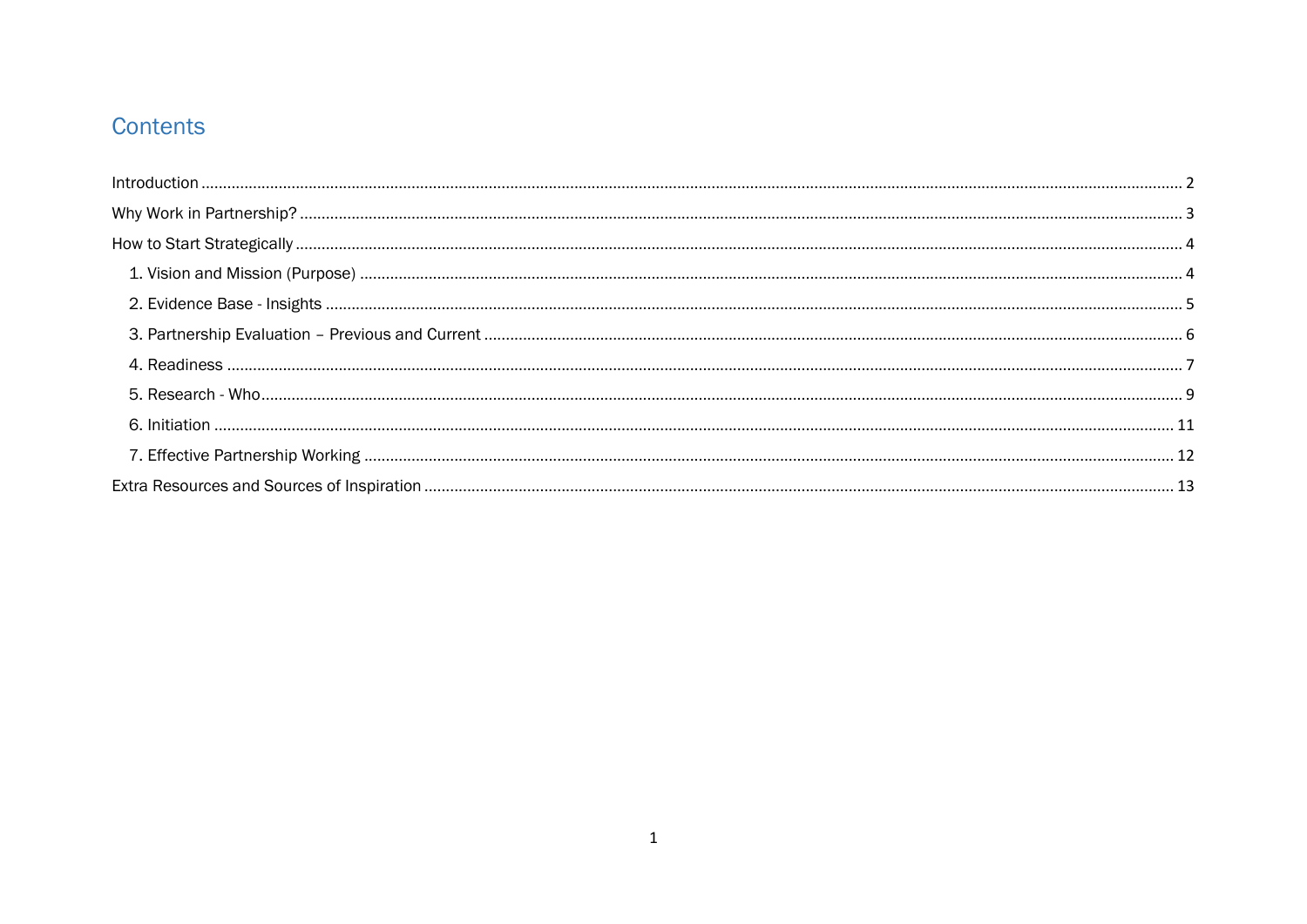## <span id="page-2-0"></span>Introduction

Rebuilding the Foundations aims to create the ability for participant museums to work through, and with, partners to consult with local communities with whom they have not yet engaged about their emerging audience and volunteer plans and possible visitor and volunteer offers.

- This framework has been produced to support this aim, enabling museums to think about and work through some of the key issues, whatever their size and scale
- It encourages a planned and thoughtful approach to partnership development, to give the best chance of success for both partners
- It can be used to map where you are now, how you might improve, and develop your engagement
- Larger organisations might want to use it as the basis for a partnership strategy and plan that aligns to their Audience Development and Volunteering Strategies
- Smaller organisations might want to use it as a process tool and aide memoir when embarking on shared initiatives

#### Definition of Partnership

There are lots of definitions of partnership working, but this one from The Partnering Initiative and Partnership Brokers Association is helpful in its simplicity:

'Partnership is an ongoing working relationship where risks and benefits are shared'

Suggests a commitment to mutuality, in the form of:

- Contributions, albeit of different types, from all those involved
- Co-creation/co-ownership of the partnership's activities
- Shared risk, responsibility, and accountability

(Source: The Art of Partnering, King's College London)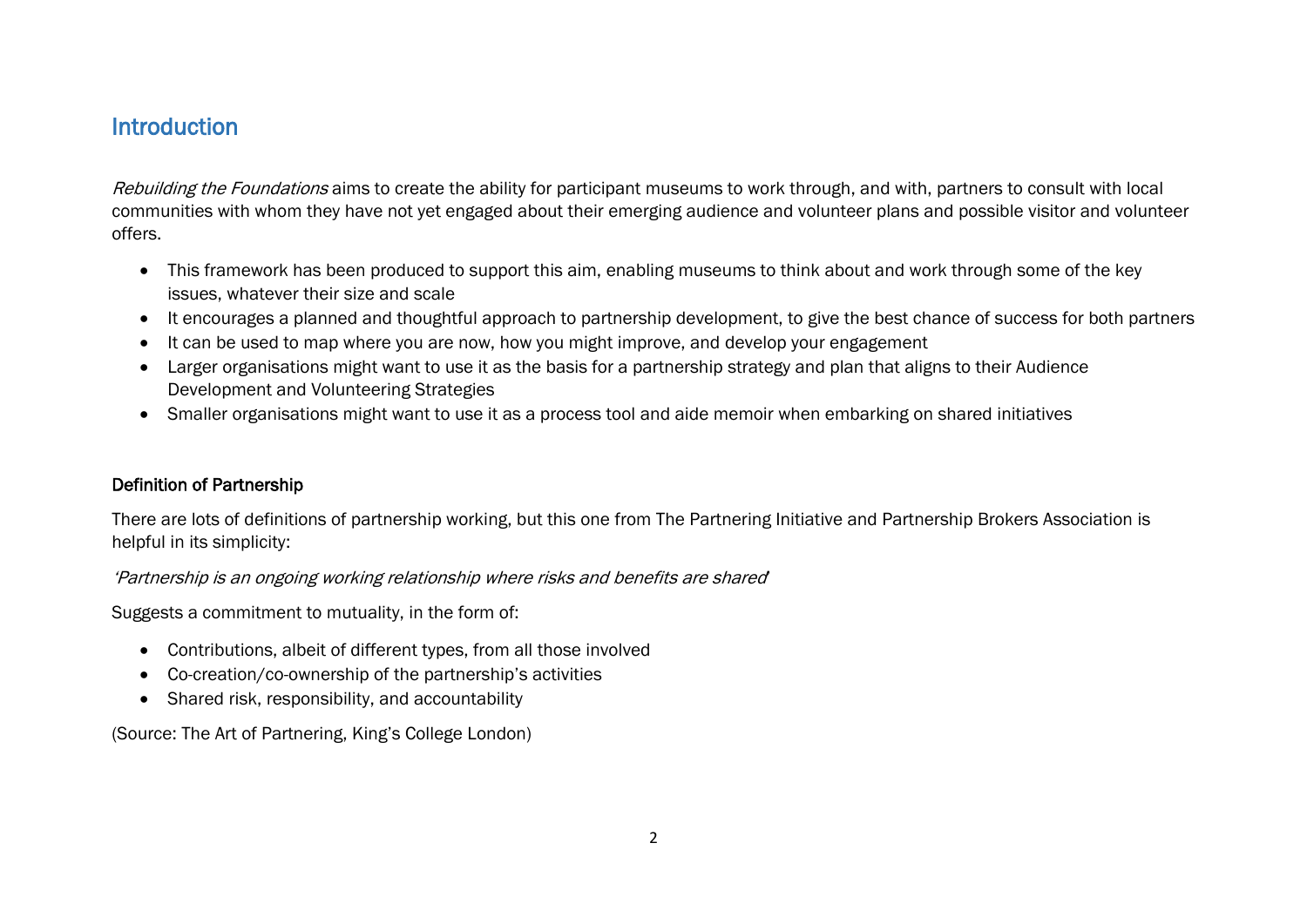# <span id="page-3-0"></span>Why Work in Partnership?

Working in partnership can support you to deliver your museum's Vision, Mission, and strategic aims. This might include:

- Raising the profile of your museum
- Having a positive impact on how you are perceived by stakeholders and funders
- Increasing awareness with specific target audience groups
- Reaching audiences that would not normally engage with you
- Widening participation in your museum's activities
- New perspectives from more diverse stakeholders
- Furthering equality, diversity, and inclusion

Working in partnership helps to meet the Rebuilding the Foundations project aim to:

• Reach new audiences and volunteers

Despite these rewards, it is not a quick fix!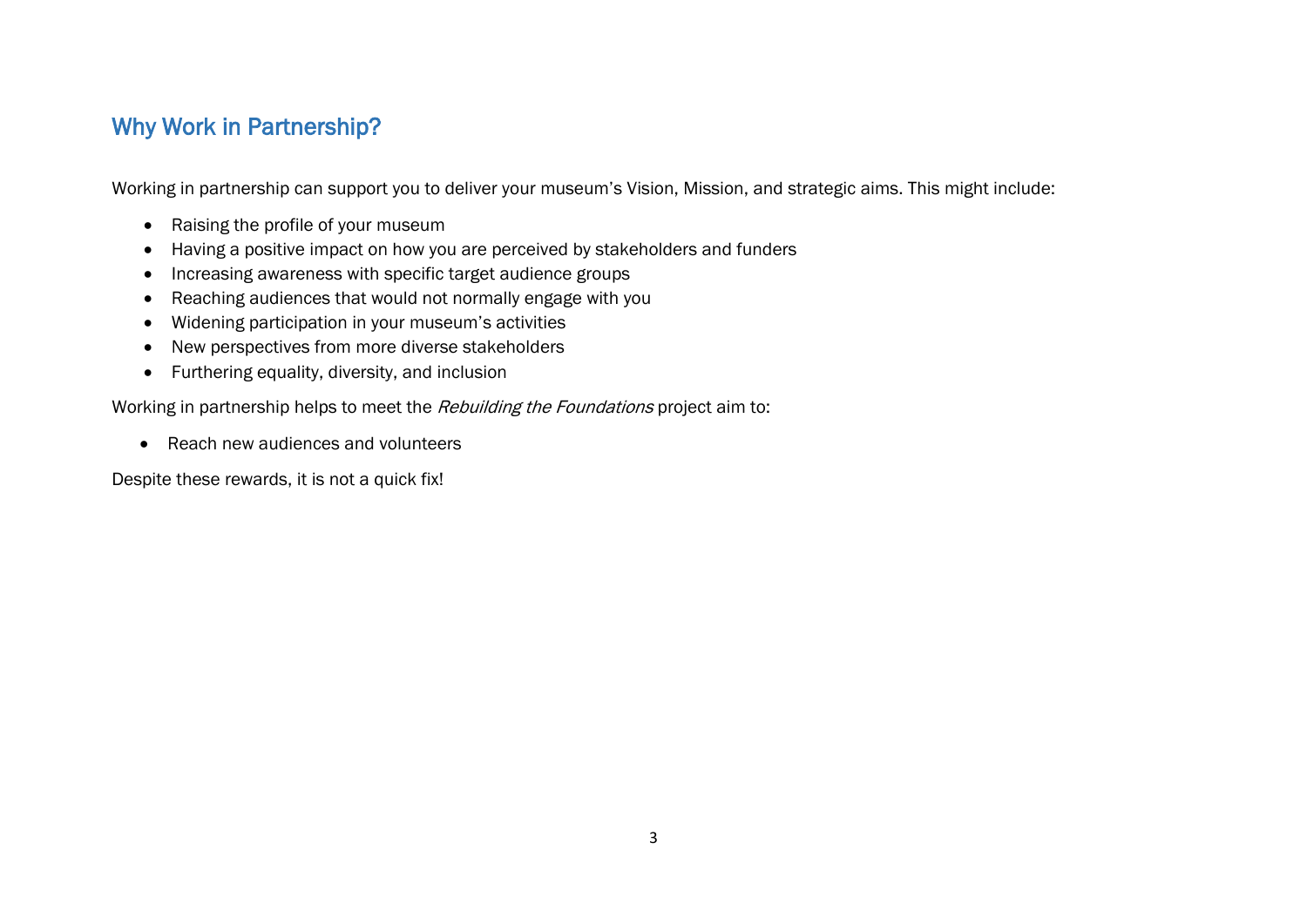## <span id="page-4-1"></span><span id="page-4-0"></span>How to Start Strategically 1. Vision and Mission (Purpose)

Starting with your Vision and Mission moves you from a *passive* approach to partnerships (working with people who come to your door) to a *proactive* approach where partnerships are sought out that help you deliver that Vision and Mission.

As you can't do it all, a clear Vision and Mission helps prioritise who you want to work with and why, supported by your strategic aims/goals (e.g., Audience Development, Equality Diversity and Inclusion, Volunteer Succession planning).

This could be articulated as a statement as to why you work in partnership and what the value is to the museum if you are creating a separate partnership strategy and plan, flowing from your purpose.

A clear Vision and Mission also helps potential partners to understand your organisation, and to know if they want to work with you.

Next time someone comes to your door, first test that the opportunity has the potential to directly contribute to driving forwards your Vision and Mission.

Your museum's Vision:

(Desired end state) What long-term (and inspirational) change do you want to make to the world? Why do your issues matter? What would success look like?

Mission:

(Why you exist) How are you going to deliver on your Vision and make this change happen? What do you do? Where do you do it? Who do you do it for?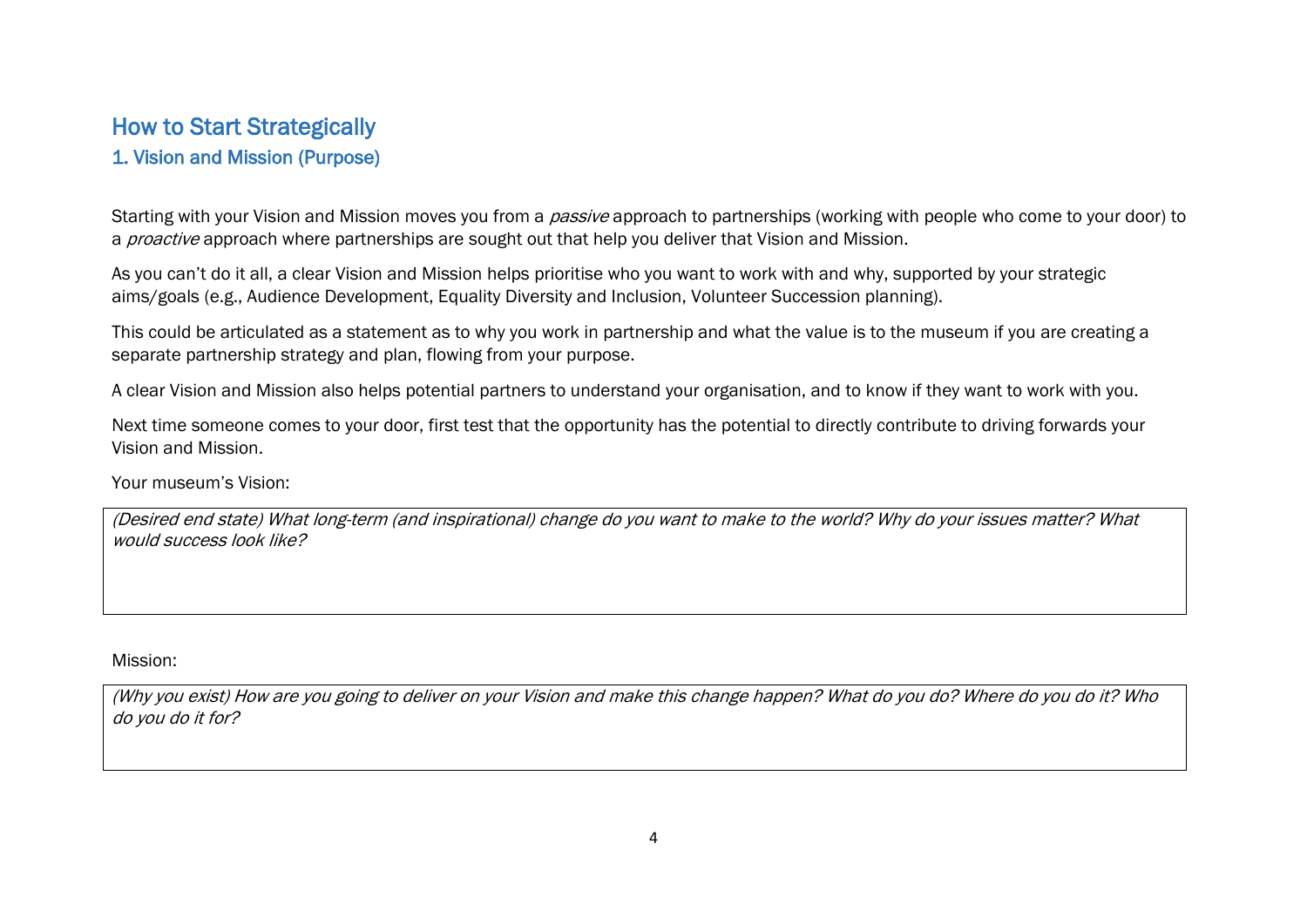#### <span id="page-5-0"></span>2. Evidence Base - Insights

Use evidence instead of assumptions to identify and prioritise the types of partnerships you need to help deliver your Vision and Mission, aims/goals.

Rebuilding the Foundations is focussed on local communities - what can you learn about yours through checking data and research?

Sources of evidence might be:

- Rebuilding the Foundations Organisational Health Check and consultant reports
- **Surveys**
- Ticket and Gift Aid data (ticket types sold, postcodes)
- Social media analytics (demographics of fans/followers)
- Membership and event booking data
- Previous activity evaluation
- Volunteer data (demographics, EDI data)
- Open-Source data census, health and deprivation indices, local authority data

Questions to ask as you look for insights:

- ➢ Who from your local community has potentially been excluded from the museum as a visitor, volunteer or representationally in the stories on display?
- ➢ How might working in partnership help to rectify these exclusions and omissions?

(Questions adapted from: Co-Creating Community Projects, SHARE Museums East)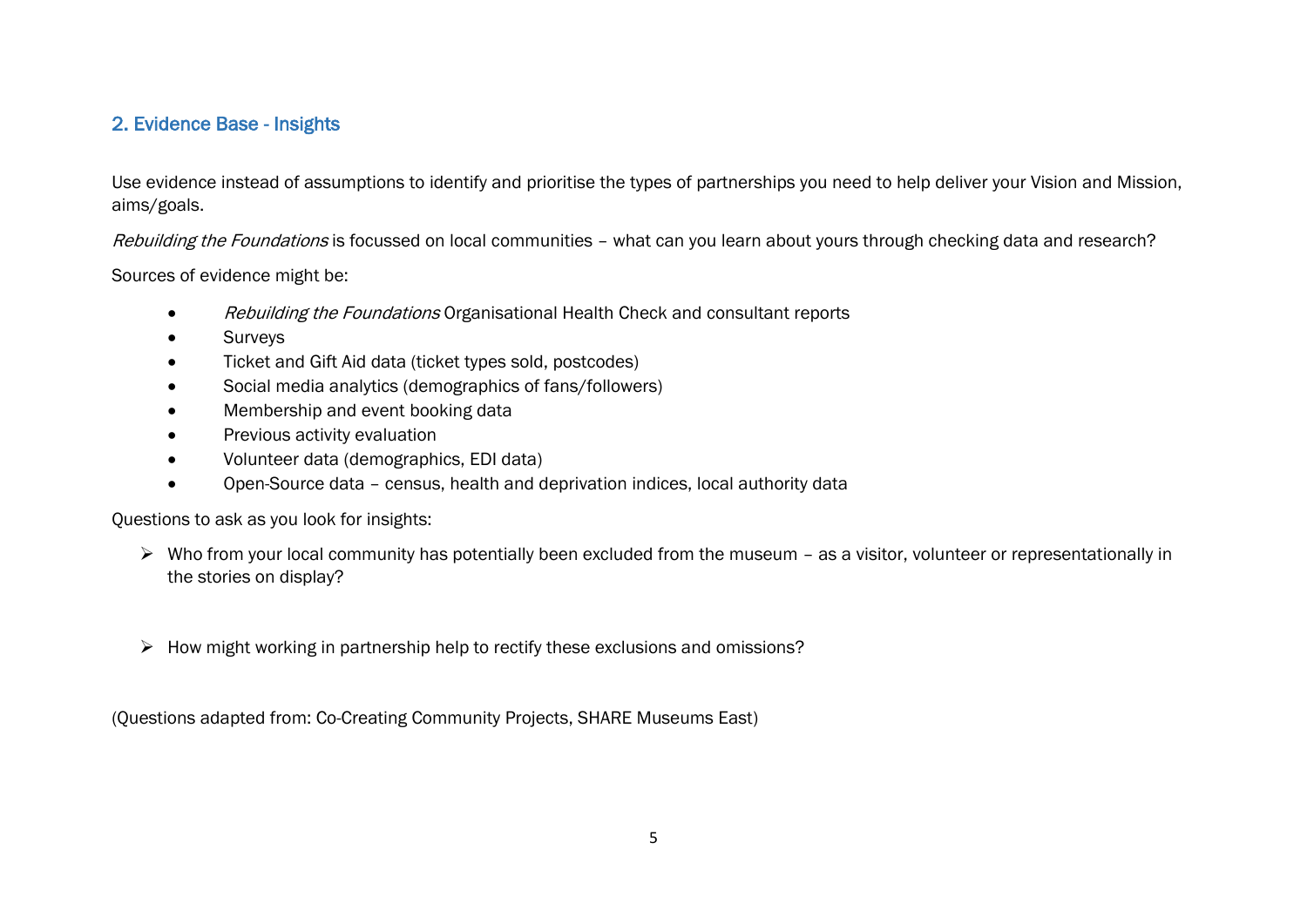#### <span id="page-6-0"></span>3. Partnership Evaluation – Previous and Current

Consider evaluating what you know about previous partnerships to understand what happened and what can be revived or learnt from them.

New or current partnerships should be evaluated as a learning process and way of measuring success, done in conjunction with your partners.

Consider all the ways people have worked with you in recent years when completing the table.

| Date of<br>Partnership | Partner<br>name/s<br>(e.g., group,<br>organisation,<br>individual) | How did you work with<br>them?<br>(e.g., invited to an<br>event; consulted; co-<br>opted as a volunteer;<br>facilitated co-design/co-<br>creation; followed them<br>- decision making<br>handed over) | What was the effect?<br>(e.g., more people;<br>different/more diverse<br>groups/ages of people; more<br>repeat visits; more engaging<br>/relevant storytelling; longer<br>dwell time; higher level of<br>engagement; increased<br>volunteering/volunteer<br>retention) | Were both<br>your success<br>criteria met?<br>(conclusion<br>of evaluation<br>undertaken<br>in<br>partnership) | What value was<br>it to the<br>museum's<br>purpose?<br>(e.g., Mission &<br>Vision, aims<br>/goals) | Did they align<br>with priority<br>partner types?<br>(from insights) | Identification of<br>further<br>opportunities to<br>engage with them<br>or similar groups<br>in the future?<br>(if meet value)<br>/priority criteria) |
|------------------------|--------------------------------------------------------------------|-------------------------------------------------------------------------------------------------------------------------------------------------------------------------------------------------------|------------------------------------------------------------------------------------------------------------------------------------------------------------------------------------------------------------------------------------------------------------------------|----------------------------------------------------------------------------------------------------------------|----------------------------------------------------------------------------------------------------|----------------------------------------------------------------------|-------------------------------------------------------------------------------------------------------------------------------------------------------|
|                        |                                                                    |                                                                                                                                                                                                       |                                                                                                                                                                                                                                                                        |                                                                                                                |                                                                                                    |                                                                      |                                                                                                                                                       |
|                        |                                                                    |                                                                                                                                                                                                       |                                                                                                                                                                                                                                                                        |                                                                                                                |                                                                                                    |                                                                      |                                                                                                                                                       |
|                        |                                                                    |                                                                                                                                                                                                       |                                                                                                                                                                                                                                                                        |                                                                                                                |                                                                                                    |                                                                      |                                                                                                                                                       |
|                        |                                                                    |                                                                                                                                                                                                       |                                                                                                                                                                                                                                                                        |                                                                                                                |                                                                                                    |                                                                      |                                                                                                                                                       |
|                        |                                                                    |                                                                                                                                                                                                       |                                                                                                                                                                                                                                                                        |                                                                                                                |                                                                                                    |                                                                      |                                                                                                                                                       |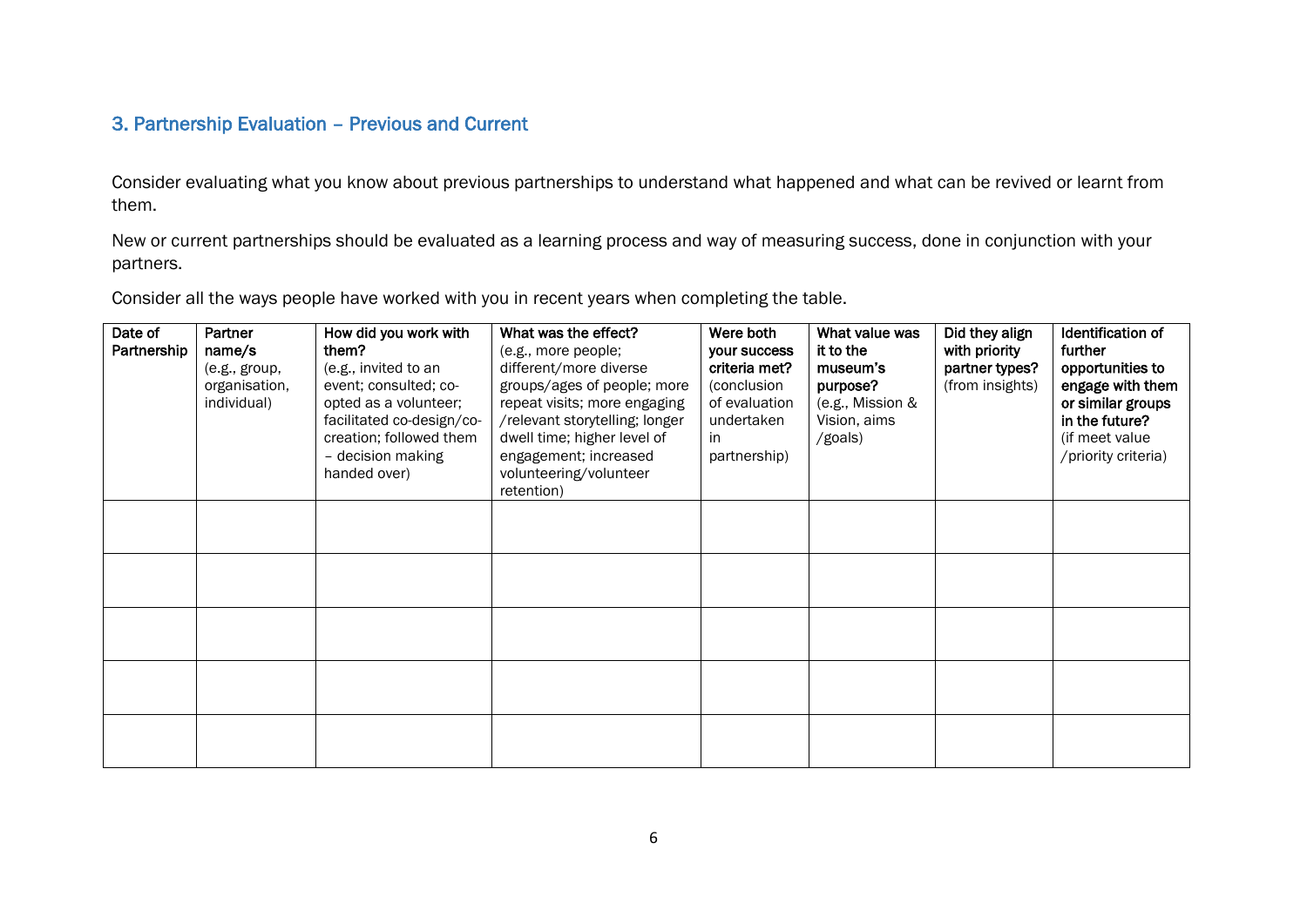#### <span id="page-7-0"></span>4. Readiness

There are several elements it's good to consider having in place to be ready for new partnerships:

- Clarity of purpose how partnerships help deliver your Mission and Vision, aims/goals
- Identification of priority partner types
- Organisation-wide commitment to the benefits of working in partnership (trustees/leadership)
- Commitment to having an evaluation culture
- Key point of contact who keeps a record of development/outcomes e.g., partnership ambassador volunteer role
- Policies, procedures, and training to support safe, equal, diverse, and inclusive partnership working (Safeguarding and EDI)

It's a good idea to think through what sort of things you have to offer partners, so you don't go empty handed, but also so you stay focussed on what would *support your museum's purpose, aims/goals.* 

This should include a consideration of available resources (people, money, time, space), whilst also being open to generating resource (e.g., a grant that includes staffing).

They do not all need to be of equal weight, different levels of activity are appropriate at different times and can deepen with the relationship. The Audience Agency has devised a Spectrum of Engagement which might inspire you, ranging from:

Invited to an event consulted co-opted as a volunteer facilitated co-design/co-creation followed them – decision making handed over

| <b>Priority Partner Types</b><br>-Who are your target Audiences/<br>Volunteers for widening & diversifying?<br>(Your Insights will support this) | What <i>Might</i> They Want?<br>-Short, medium, long-term, regular,<br>flexible volunteering?<br>-Engagement/collaborations for<br>events, exhibitions, visitor experience,<br>collections?<br>-Levels of activity appropriate at<br>different times - via invites.<br>consultation, co-creation, decisions<br>handed over? (See The Audience<br>Agency Spectrum of Engagement) | <b>Your Potential Offers</b><br>-Consider available resources (people,<br>£, time, space), but be open to<br>generating resource.<br>-Don't all need to be of equal weight<br>(see The Audience Agency Spectrum<br>of Engagement for inspiration) | <b>Clarity of Purpose</b><br>-What is the benefit to your museum?<br>(Purpose, Aims/Goals) e.g.,<br>-Raise the profile of your museum<br>-Have a positive impact on how you<br>are perceived by stakeholders &<br>funders<br>-Increase awareness with specific<br>target audience groups<br>-Reach audiences that would not<br>normally engage with you<br>-Widen participation in your activities<br>-Provide new perspectives from more<br>diverse stakeholders<br>-Further equality, diversity, & inclusion |
|--------------------------------------------------------------------------------------------------------------------------------------------------|---------------------------------------------------------------------------------------------------------------------------------------------------------------------------------------------------------------------------------------------------------------------------------------------------------------------------------------------------------------------------------|---------------------------------------------------------------------------------------------------------------------------------------------------------------------------------------------------------------------------------------------------|----------------------------------------------------------------------------------------------------------------------------------------------------------------------------------------------------------------------------------------------------------------------------------------------------------------------------------------------------------------------------------------------------------------------------------------------------------------------------------------------------------------|
|--------------------------------------------------------------------------------------------------------------------------------------------------|---------------------------------------------------------------------------------------------------------------------------------------------------------------------------------------------------------------------------------------------------------------------------------------------------------------------------------------------------------------------------------|---------------------------------------------------------------------------------------------------------------------------------------------------------------------------------------------------------------------------------------------------|----------------------------------------------------------------------------------------------------------------------------------------------------------------------------------------------------------------------------------------------------------------------------------------------------------------------------------------------------------------------------------------------------------------------------------------------------------------------------------------------------------------|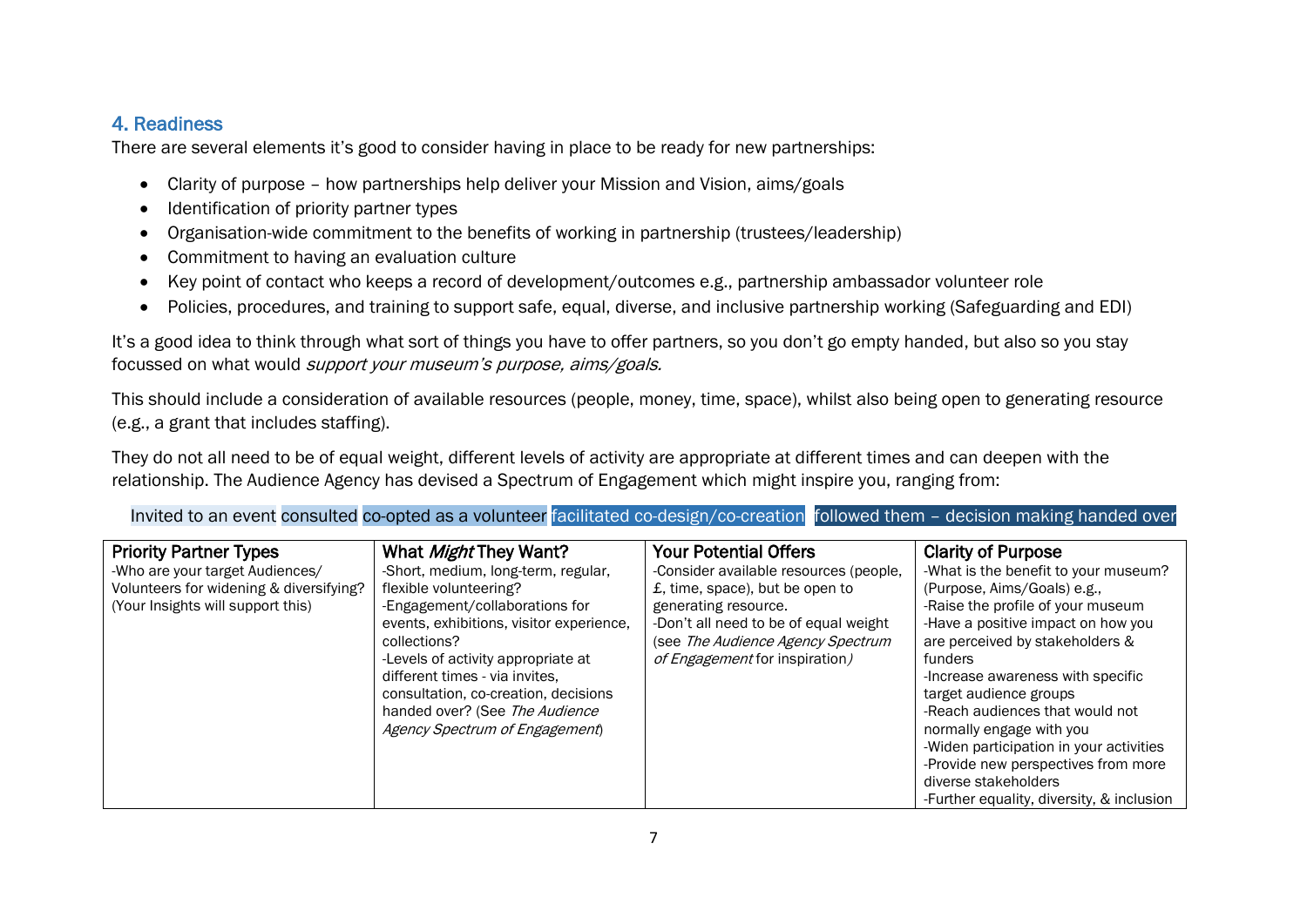| E.g., a group/org who involve young<br>people. | E.g., short term volunteering, leading<br>to regular or flexible? | E.g., Kids in Museums Takeover Day<br>consultation. Share their thoughts &<br>ideas about a visit & how they could<br>do future Takeover Days (or become<br>involved as vols on other projects).<br>Pre-planning tool. | E.g., Reach audiences that would not<br>normally engage with us; widen<br>participation in our activities; provide<br>new perspectives - aims identified in<br>Forward Plan |
|------------------------------------------------|-------------------------------------------------------------------|------------------------------------------------------------------------------------------------------------------------------------------------------------------------------------------------------------------------|-----------------------------------------------------------------------------------------------------------------------------------------------------------------------------|
|                                                |                                                                   |                                                                                                                                                                                                                        |                                                                                                                                                                             |
|                                                |                                                                   |                                                                                                                                                                                                                        |                                                                                                                                                                             |
|                                                |                                                                   |                                                                                                                                                                                                                        |                                                                                                                                                                             |
|                                                |                                                                   |                                                                                                                                                                                                                        |                                                                                                                                                                             |
|                                                |                                                                   |                                                                                                                                                                                                                        |                                                                                                                                                                             |
|                                                |                                                                   |                                                                                                                                                                                                                        |                                                                                                                                                                             |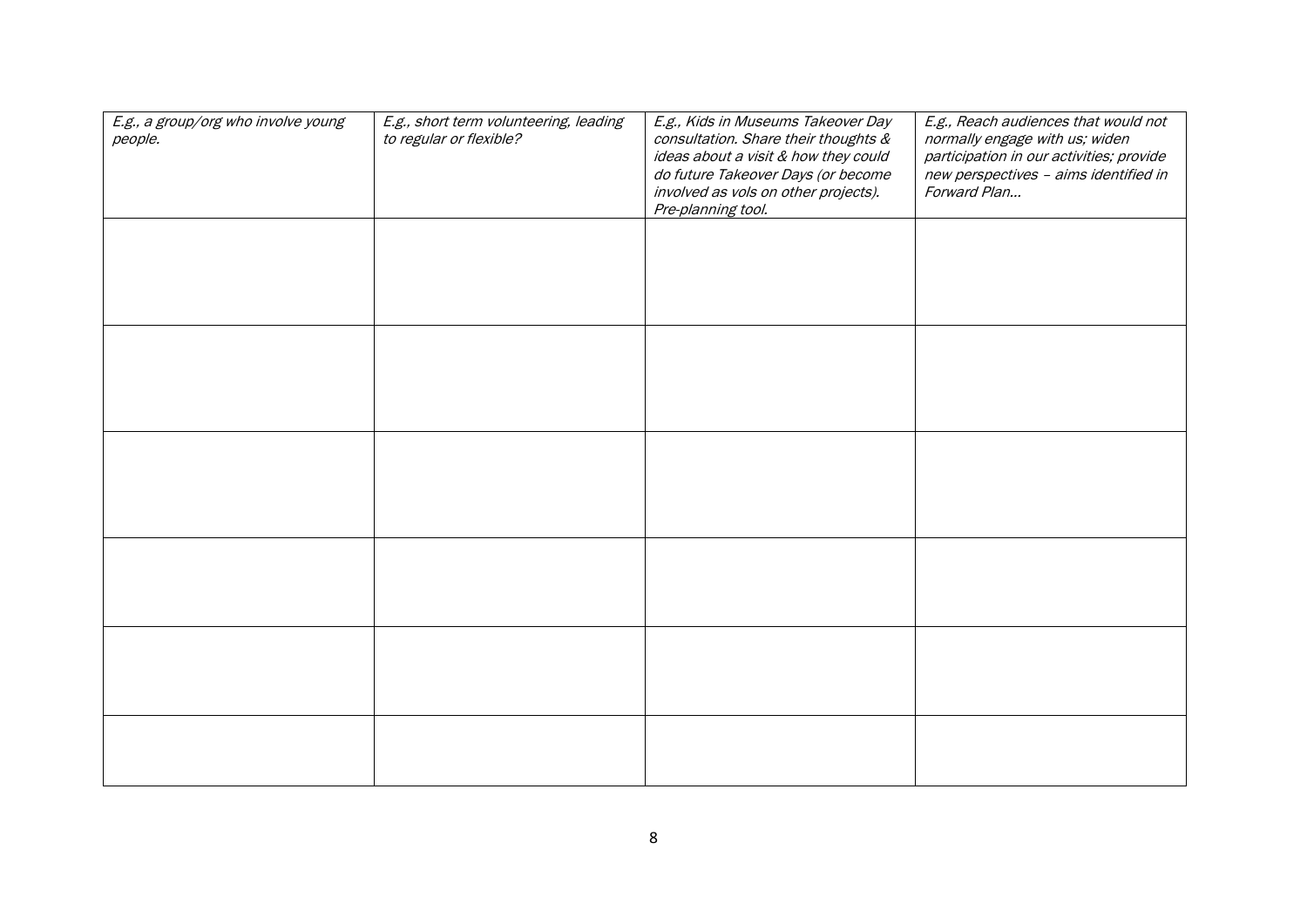#### <span id="page-9-0"></span>5. Research - Who

Now you are in a position to seek out partners local to you.

If you plan to work with more 'vulnerable' groups, you are looking for organisations who can share safeguarding support for those engaging, working through them to reach your target audiences.

Here are some ideas of ways to find partners to support you to fulfil your goals and priorities around new audiences and volunteers:

- ➢ Did you identify further opportunities to engage with previous partners, or similar groups that you can follow up?
- ➢ Have conversations with different people in your local community, be open to possibilities. A serendipitous match might come up
- $\triangleright$  Go to where target people are; be involved, go to their events, build a sense of trust
- ➢ Use existing volunteers' networks and interests to bring in partners

Here are some types of organisations to support you:

- $\triangleright$  Local schools, colleges, universities
- ➢ Youth groups, Local Authority and charitable organisations working with young people that aren't schools and therefore will be working with more diverse 'harder to reach' marginalised young people
- $\triangleright$  Charities working locally with vulnerable and/or marginalised adults
- ➢ Local employment, Education and Training focussed charities
- $\triangleright$  Cared for/carer groups including young and older people
- $\triangleright$  Groups supporting mental health, wellbeing and healthy living
- ➢ Groups for people with lived experience of disability including ASD/Neurodiversity/SEND/sight/hearing impaired
- ➢ Black Lives Matter groups
- ➢ LGBTQ+ groups
- ➢ Foodbanks

(Credit: Rebuilding the Foundations consultants)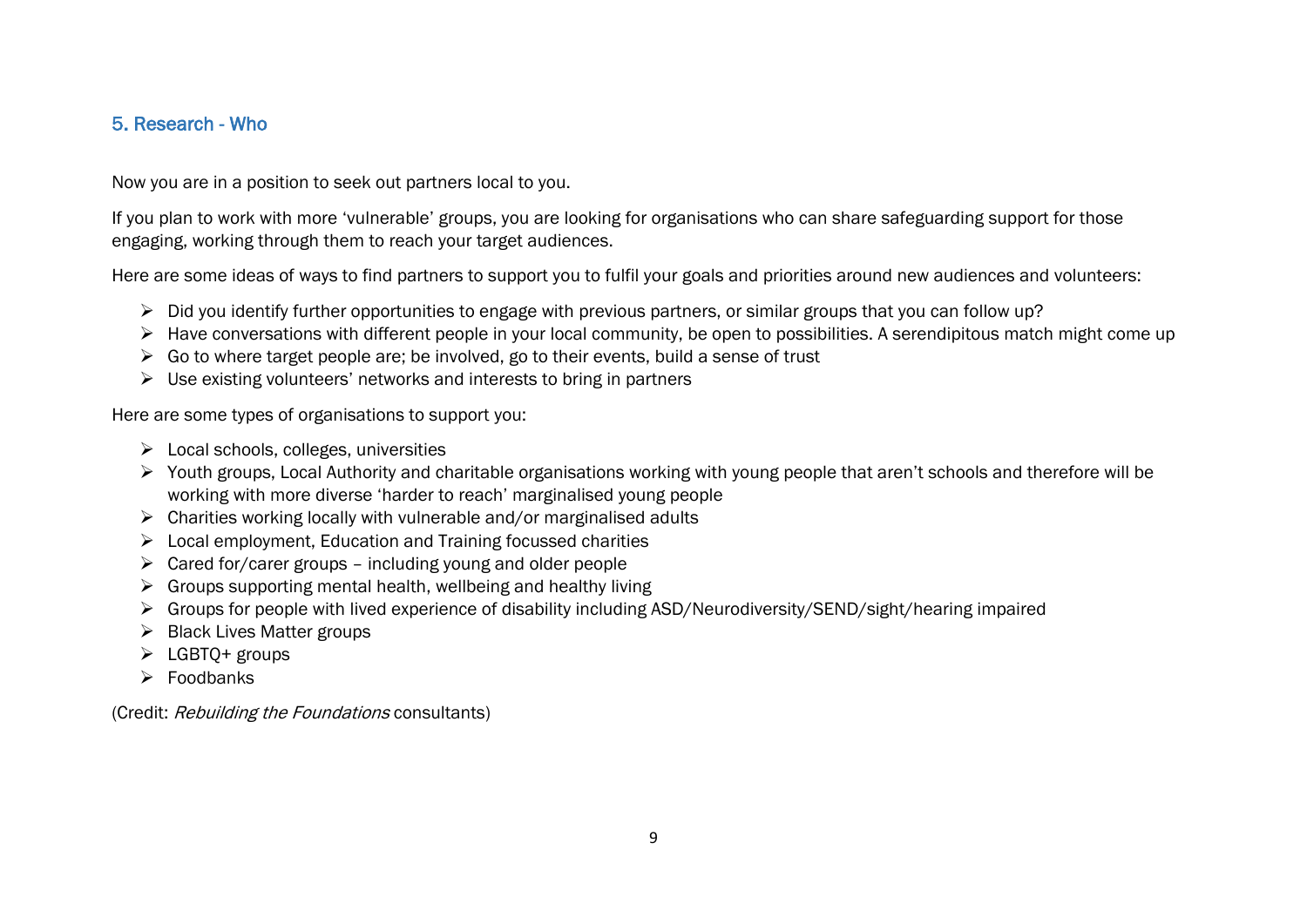#### Research Results

| <b>Target Audience/Volunteer</b> | Organisations          | <b>Contact Details</b> | Contacted? | <b>Result</b>                                 |
|----------------------------------|------------------------|------------------------|------------|-----------------------------------------------|
|                                  |                        |                        |            | (e.g., what offers have you made that support |
|                                  |                        |                        |            | your museum's purpose, aims/goals? What do    |
|                                  |                        |                        |            | they need? Is there enough alignment to       |
|                                  |                        |                        |            | develop the conversation further? See         |
|                                  |                        |                        |            | Initiation)                                   |
| Young People                     | Local secondary school |                        |            |                                               |
|                                  | Local college          |                        |            |                                               |
|                                  | Local youth club       |                        |            |                                               |
|                                  | Young Gloucestershire  |                        |            |                                               |
|                                  | <b>OPENhouse</b>       |                        |            |                                               |
|                                  |                        |                        |            |                                               |
|                                  |                        |                        |            |                                               |
|                                  |                        |                        |            |                                               |
|                                  |                        |                        |            |                                               |
|                                  |                        |                        |            |                                               |
|                                  |                        |                        |            |                                               |
|                                  |                        |                        |            |                                               |
|                                  |                        |                        |            |                                               |
|                                  |                        |                        |            |                                               |
|                                  |                        |                        |            |                                               |
|                                  |                        |                        |            |                                               |
|                                  |                        |                        |            |                                               |
|                                  |                        |                        |            |                                               |
|                                  |                        |                        |            |                                               |
|                                  |                        |                        |            |                                               |
|                                  |                        |                        |            |                                               |
|                                  |                        |                        |            |                                               |
|                                  |                        |                        |            |                                               |
|                                  |                        |                        |            |                                               |
|                                  |                        |                        |            |                                               |
|                                  |                        |                        |            |                                               |
|                                  |                        |                        |            |                                               |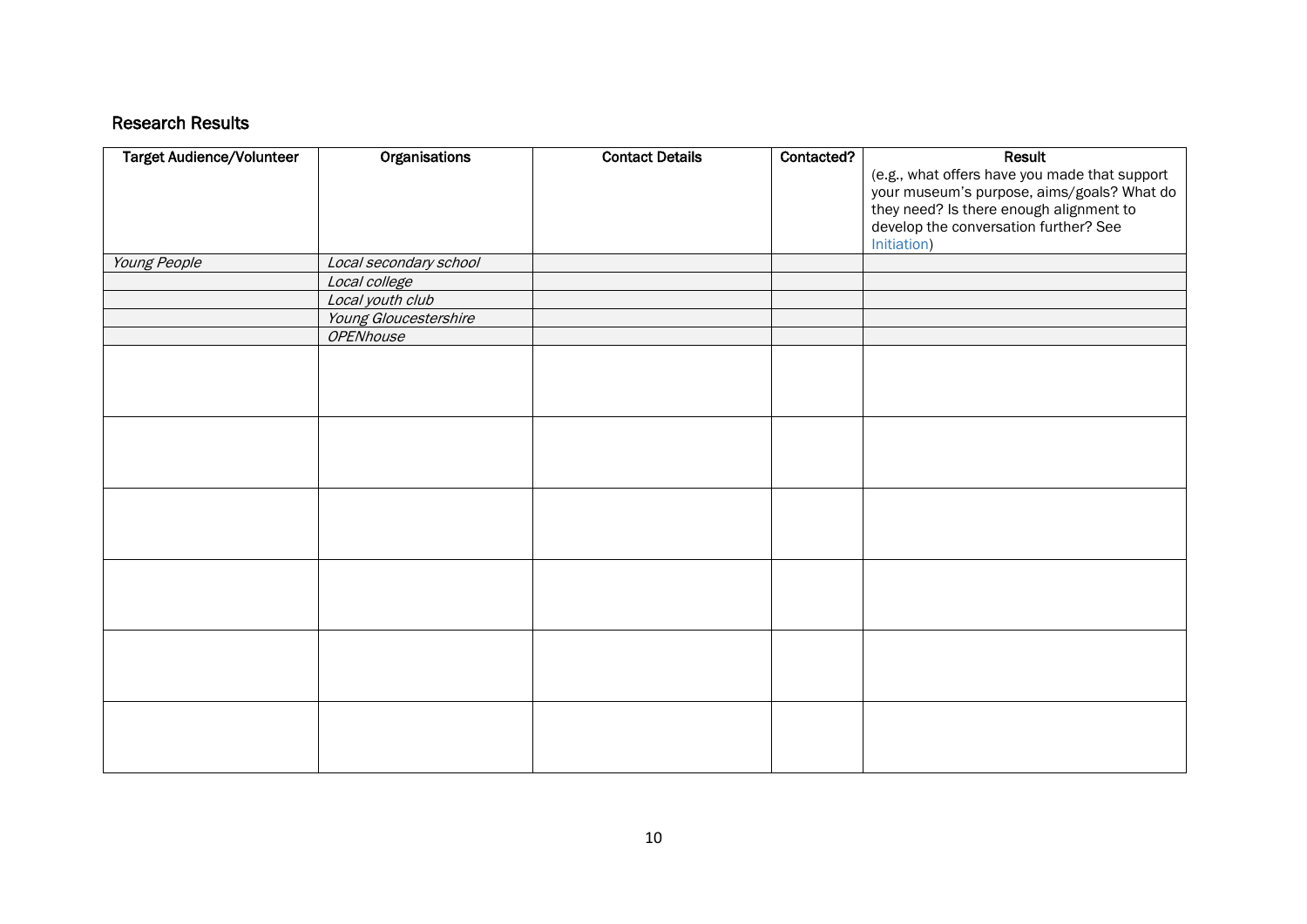#### <span id="page-11-0"></span>6. Initiation

You are now ready to develop the conversation with potential partners, to see if you can find a way of working together that ensures mutual benefit to make it worthwhile for all parties.

Some questions you need to ask each other.

- What are the interests of our organisations?
- What are our aims and motivations?
- How can working together help us to meet our aims?

It's critical to have a clear understanding of what you are getting into, and all agree about the 'why' before jumping to the 'what' and 'how'.

You have the offers you've developed as a basis of a conversation (the 'what'), but be prepared to adapt, think outside of the box and be ready to co-create and co-own the activities following consultation.

It's important that you all bring something different and required to the table too. Complementary skills, experience, and resources (the 'how').

Not all your discussions are going to take off! Be willing to walk away if there's no shared sense of purpose that's easy to explain.

(Questions adapted from: Co-Creating Community Projects, SHARE Museums East; ideas from the Audience Agency)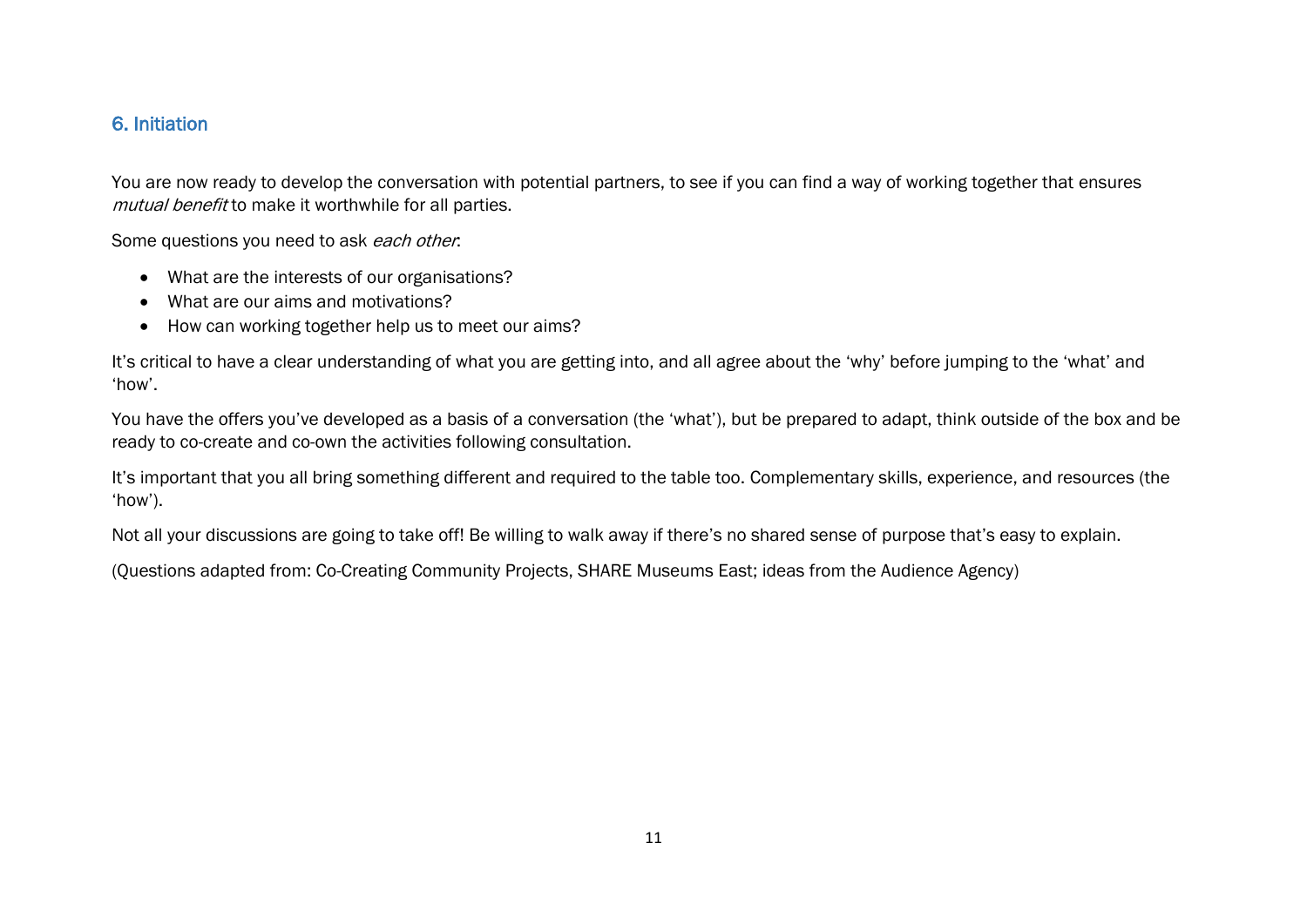#### <span id="page-12-0"></span>7. Effective Partnership Working

Here are some questions to support an effective *partnership working cycle*. The prompts in this framework around purpose, insights, evaluation, and readiness should aid some of your answers (Questions from: Museum-University Partnership Initiative, NCCPE).

#### Getting Started

- What do we hope to achieve from working in partnership?
- What do we each have to offer a partnership? What do we need?
- What might make working together difficult? What will make it work well?
- How will we know if the partnership has been successful? What does success look like? What form should our evaluation take?
- How will we communicate, and how often? What methods shall we use?
- Who will own the outputs from this project? Do we share the outputs, outcomes, resources, intellectual property etc.?

#### Working Together (during)

- Are we communicating effectively together? If not how might we do better?
- Are there unexpected outcomes, challenges, or opportunities that need to be explored?
- What does success look like, and to what extent are we on track to achieve it?
- Are there things we did not anticipate that mean we need to review the project timeline? What are the implications for all involved?
- How are we using evaluation to help us reflect on our work together, and to monitor progress?

#### What Next

- Has this been a successful partnership for me, my colleagues, and organisation? Has it added value to the work we are doing?
- Do we have learning that we could share with others?
- Can we realistically see ourselves working together in the future? If so, do we want to scale our work, or to start something new?
- How can the partners maintain a relationship post-project?
- Who else could we be working with? How will we decide who to involve?